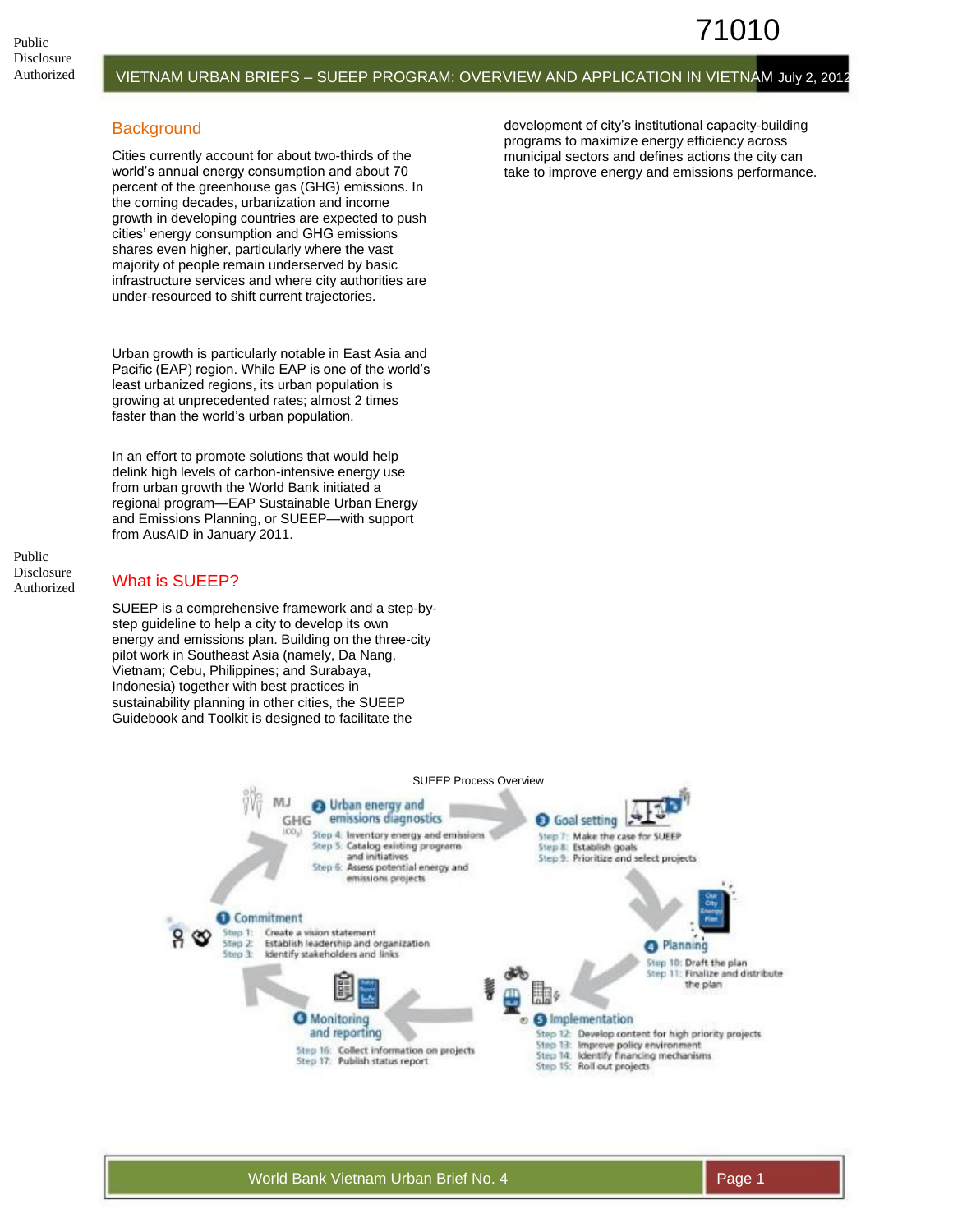Multi-level Engagement

2012

Given that comprehensive frameworks like SUEEP can be resource-intensive, additional flexibility is, built into the program through a multimulti-level engagement process (see diagram below), with a high-level, rapid assessment as an introduction,level, followed by deeper sectoral engagements in few selected areas, and then, subject to client's demandhen, and program ownership, implementation of the full SUEEP guidelines.



#### Target Audience

The SUEEP framework is targeted at mayors ands municipal planning agencies in the EAP region, but it is also relevant for government officials who are involved with utility services delivery, transportation, economic development, housing, environmental management, government facilities management,cilities government procurement, financial planning, risk assessment and public health.

## Understanding Cities: Energy Use & GHG **Emissions**

The following figure illustrates that most developing cities in Southeast Asia, including all three pilot cities (i.e. Da Nang, Cebu and Surabaya) currently have relatively low energy consumption and GHG emissions per capita when compared to many cities around the world. However, as their GDP per capita increases, the energy consumption and GHG emissions may take different paths as illustrated byssions other EAP cities such as Bangkok, Seoul and Tokyo. Clearly, the path taken by Seoul and Tokyo offers a greener alternative which calls for significant reduction of energy intensity of economic activities (energy use per GDP) and improvements in energynergy efficiency. Only Cebu is currently at the level of energy intensity which makes such path relatively straightforward, while Da Nang and Surabaya have a longer path to reduce energy intensity of their economy. The chart below also demonstrates thathe investments in energy efficiency alone are not

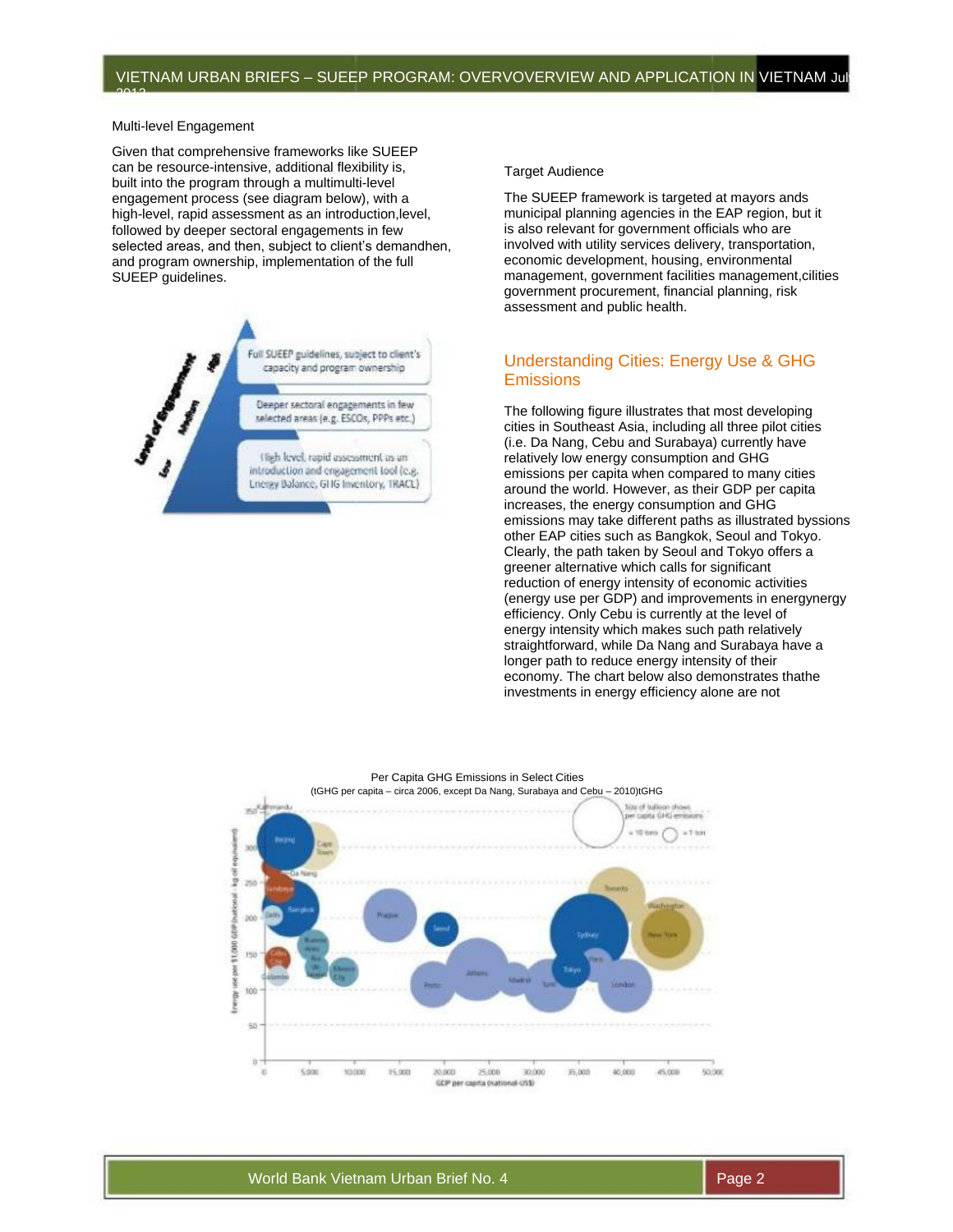sufficient to keep cities on a sustainable path and that for the most developed cities, GHG emissions per capita may "plateau" or even start increasing with GDP growth unless more comprehensive measures are implemented. Such measures or plans must take into consideration other drivers of energy demand and emissions, for instance land use, public transport, distributed power generation and its mix etc. – which are part of a comprehensive SUEEP.

The rapid population increase and rising standard of living in the three SUEEP pilot cities are driving a considerable increase in energy consumption. In terms of their population size, Surabaya is the largest city with 2.8 million in 2010, and Da Nang being 0.9 million and Cebu 0.8 million. Da Nang is currently experiencing 11.7% yearly rises in energy consumption, which will lead to a doubling of energy demand in 6 years time. The increases in Surabaya and Cebu's annual energy use are 4.9% and 4.3% respectively, still notably high. Transportation is a key driver of energy demand (see chart below). This sector as well as the building sector presents the largest opportunities for scaling-up energy efficiency at the city level particularly in Da Nang given the city authorities' high degree of control or influence over these two sectors.



GHG emissions breakdowns roughly match the three cities' energy use patterns but with some variation. The fuel type for electricity generation is a key factor determining the intensity of GHG emissions from energy uses. In Surabaya, electricity generated mainly from coal-fired power plants dominates the GHG profile and is responsible for 36% of the city's emissions. Cebu and Da Nang both have significant amount of renewable electricity generation (Cebu has 36% of electricity production from geothermal and hydro, and Da Nang has 16% of electricity produced from hydropower). Because of that, the GHG emissions in Cebu and Da Nang are significantly lower (per capita) and dominated by diesel and gasoline fuels used for transportation and local (diesel-based) electricity generation. The use of

distributed renewable energy production (such as solar PV) is at a very early stage in all three pilot cities. Furthermore, the electricity tariffs and pricing policies (such as subsidies) are outside city control which is one of key tools for the promotion of energy efficiency on the demand side. This shows the importance of close collaboration between the city and national authorities in developing an optimal approach to meet fast growing urban electricity needs in a reliable, efficient and environmentally sound manner.

# Da Nang, Vietnam

Da Nang is a major harbor city and the largest urban center in central Vietnam. With the fourth largest seaport in the country, Da Nang is an important gateway city to the Central Highlands of Vietnam, the Lao People's Democratic Republic, Cambodia, Thailand, and Myanmar. After relatively slow population growth (1.7% annually) between 2000 and 2007, Da Nang appears poised for a significant increase in the next 10 years with a population of about 1.65 million by 2020.

#### Energy Balance

Energy balance of Da Nang as shown below illustrates the city's energy flows and profile. In 2010, city used roughly 17.9 PJ of energy in various forms. About 45% of the city's energy use involved various fuels used for transport applications, while industry was responsible for 21% of the city's energy use. Residential energy use accounts for 13% of all energy consumed, while commercial and government services currently use only a very small fraction of the city's energy. The remaining 16% of energyisconsumedinothersectors.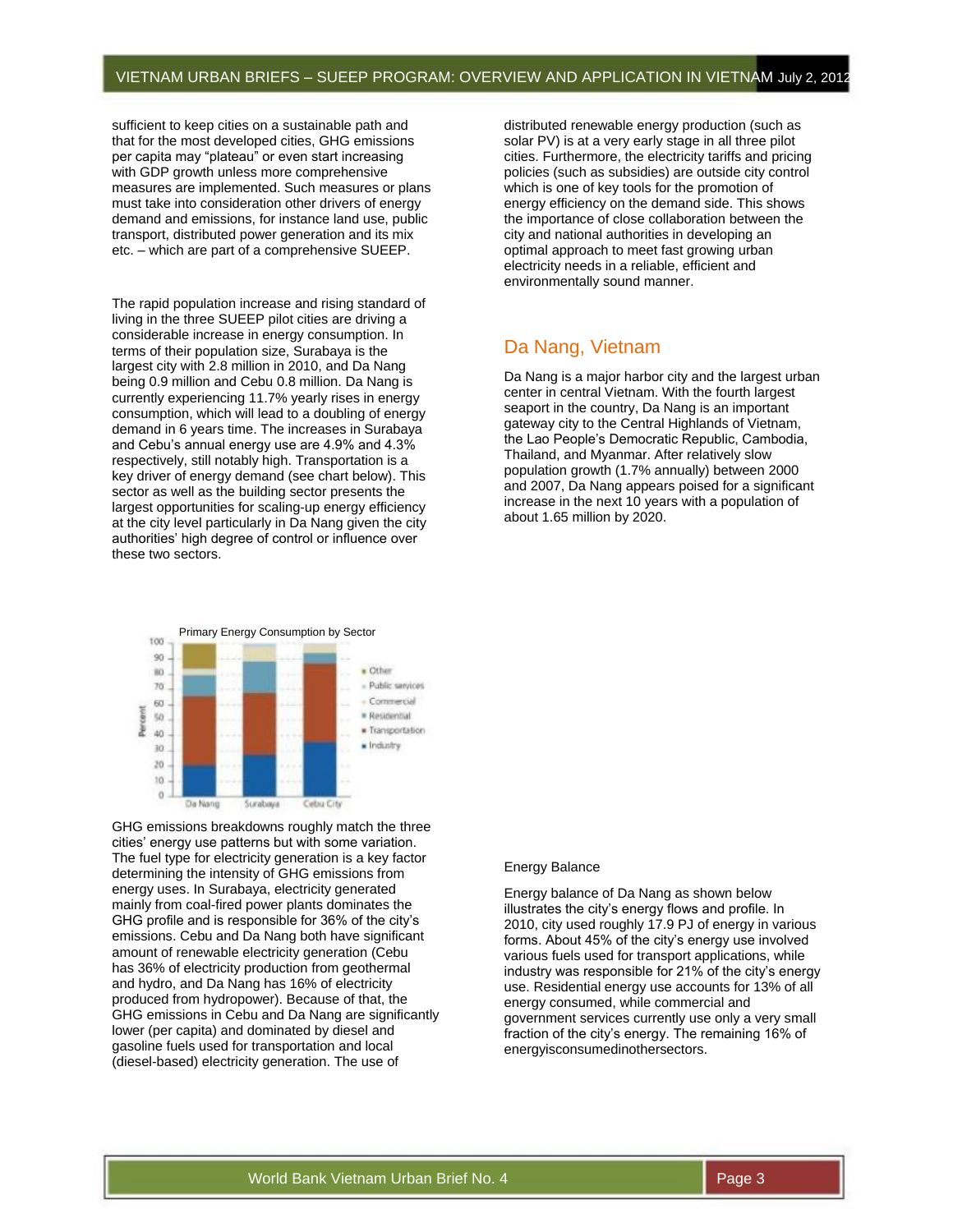

Da Nang's City Wide Energy Balance Sankey Diagram, 2010

### GHG Emissions Inventory

2012

GHG emissions tell a similar story. A total of 1.51.54 million tons of CO2 equivalent were emitted by all sectors in Da Nang in 2010. Transport fuels are responsible for 46% of citywide GHG emissions,6% while the city's electric supply is responsible for 331% of local emissions. These figures point to a need for the Da Nang People's Committee to ramp up its already impressive focus on energy to tackle transport-related growing energy use and emissions.



Sector Diagnostics: Identifying Opportunities

Transport: Despite the fact that a majority of Da Nang's overall energy use and carbon emissions is transport-related, Da Nang currently consumes less per capita energy on transportation than many other cities in the TRACE database shown belowbelow. Nonetheless, considering the rate at which private motor vehicle ownership is growing in the city Dacity, Nang would like to see a Bus Rapid Transit (BRT)(B system deployed in one or more parts of the city by 2016.



Municipal Buildings: Energy consumption in Da

Nang's municipality buildings is relatively low (97 <sup>2</sup>

kWh/m ) in the TRACE database. However,database electricity use in municipal buildings is on the rise. A number of efforts in the city's municipal buildings have been undertaken to improve energy performance, such as lighting replacement programsreplac and the implementation of air conditioning schedules. However, replacing old air conditioning units and other inefficient appliances, and improving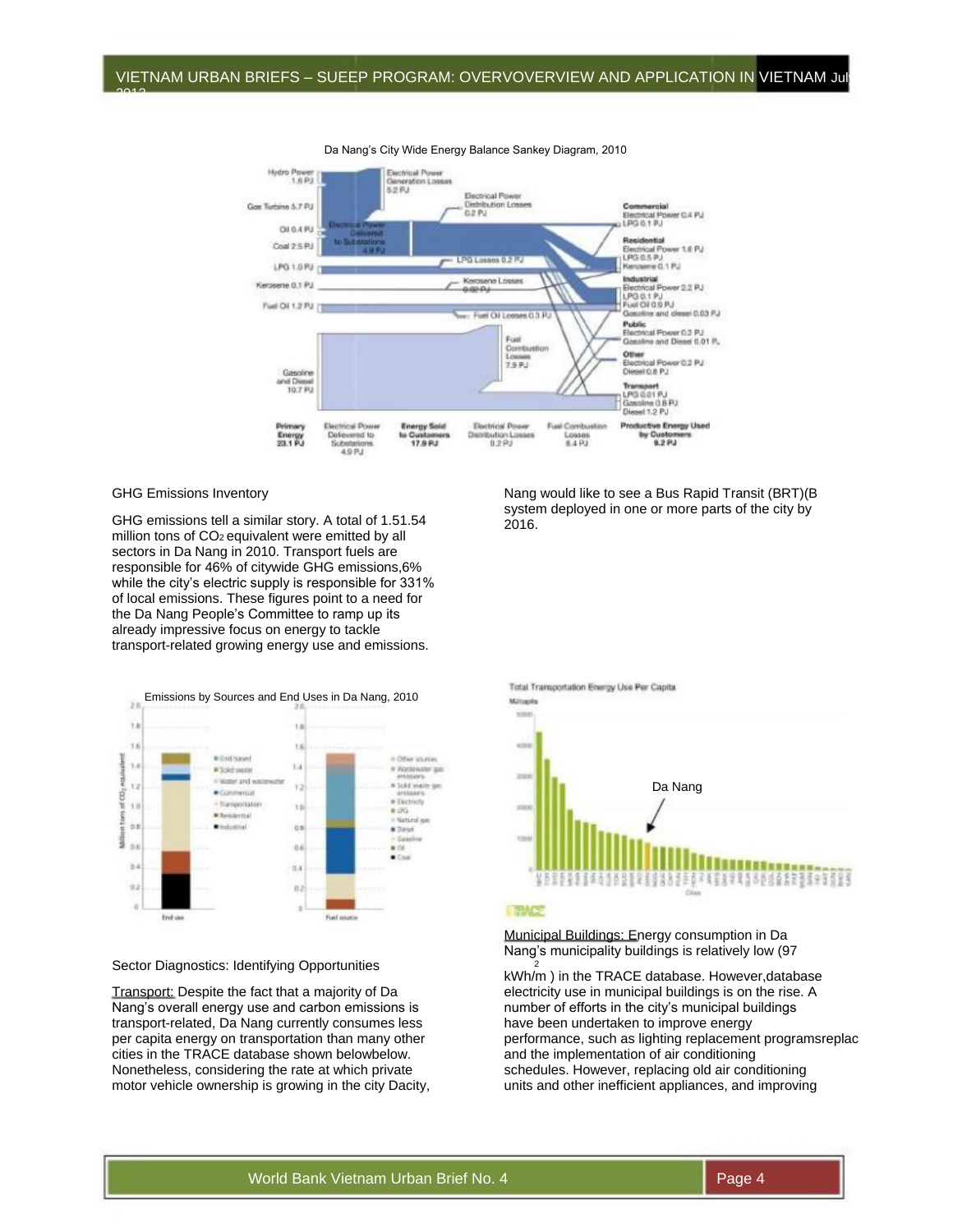the design and construction of building envelopes. provide additional opportunities for energy performance improvement. The Da Nang People's Committee is reportedly planning to build a tall office tower that would bring together into a single building the local government departments currently dispersed across the city. By constructing a model green building that achieves LOTUS (a Vietnamspecific green building rating system) or other preeminent building performance standards, the People's Committee would send a powerful message to others of the importance of this type of design and its viability in Da Nang's economic environment and climatic conditions.

Solid Waste: Waste generation in Da Nang is approximately 0.68 kg/person/day, which ranks in the middle of cities in the TRACE database. The landfill in Da Nang is not currently set up to capture methane gas (thus missing an opportunity to make use of this resource), and is expected to reach full capacity by 2025 to 2030. Most landfills experience peak gas availability 5-10 years after the facility is closed and capped; gas levels then decline over time until the point is reached when the quantity of gas recovered is too low to support power generation or the quality of gas declines to a point whereby it begins to degrade the power generation equipment.

Water: Per capita water use in Da Nang totals approximately 118 liters/day, which is on the low end of cities in TRACE database. However, water losses from the system were approximately 25 percent in 2011. The sector faces numerous challenges, including high leakage rates, lack of cityscale infrastructure, and low demand side efficiency awareness.

On the demand side, lack of awareness is a major challenge.

Power: Current peak power demand in Da Nang is approximately 250 MW; this is a significant increase from 2007, when peak demand totalled just 176 MW.

Within the power sector the number of directly city driven interventions to affect energy efficiency performance is limited to the demand side and provision of decentralized renewable generation, underscoring the necessity for cities to systematically leverage their influence at the national level to impact on this sector.

Public Lighting: Da Nang has relatively low electricity consumption per light pole (416 kWhe/pole) when compared to other cities in TRACE database. This is due to the use of low energy fixtures and various dimming regimes implemented throughout the city.

#### It is important to consider

the speed with which Da Nang is growing and quality of life improving. It is likely that lighting preferences will change in the future, putting more demand on the system to provide higher levels of lighting in more areas. Da Nang can prepare for this shift by continuing its excellent efficiency programs and pushing them even further.

#### Governance

Da Nang City government has already undertaken an impressive amount of work on energy matters that serve as a foundation for future efforts. This work has already slowed the rate of energy demand growth, although given anticipated population changes in the next 10-20 years, much more action is necessary. Utility stakeholders in the water, waste, and power sectors have done an excellent job at identifying opportunities for energy efficiency improvements, in addition to exploring ways to potentially capture energy from different renewable sources. These efforts clearly show the considerable talent the city can bring to bear on future energy policy and planning initiatives.